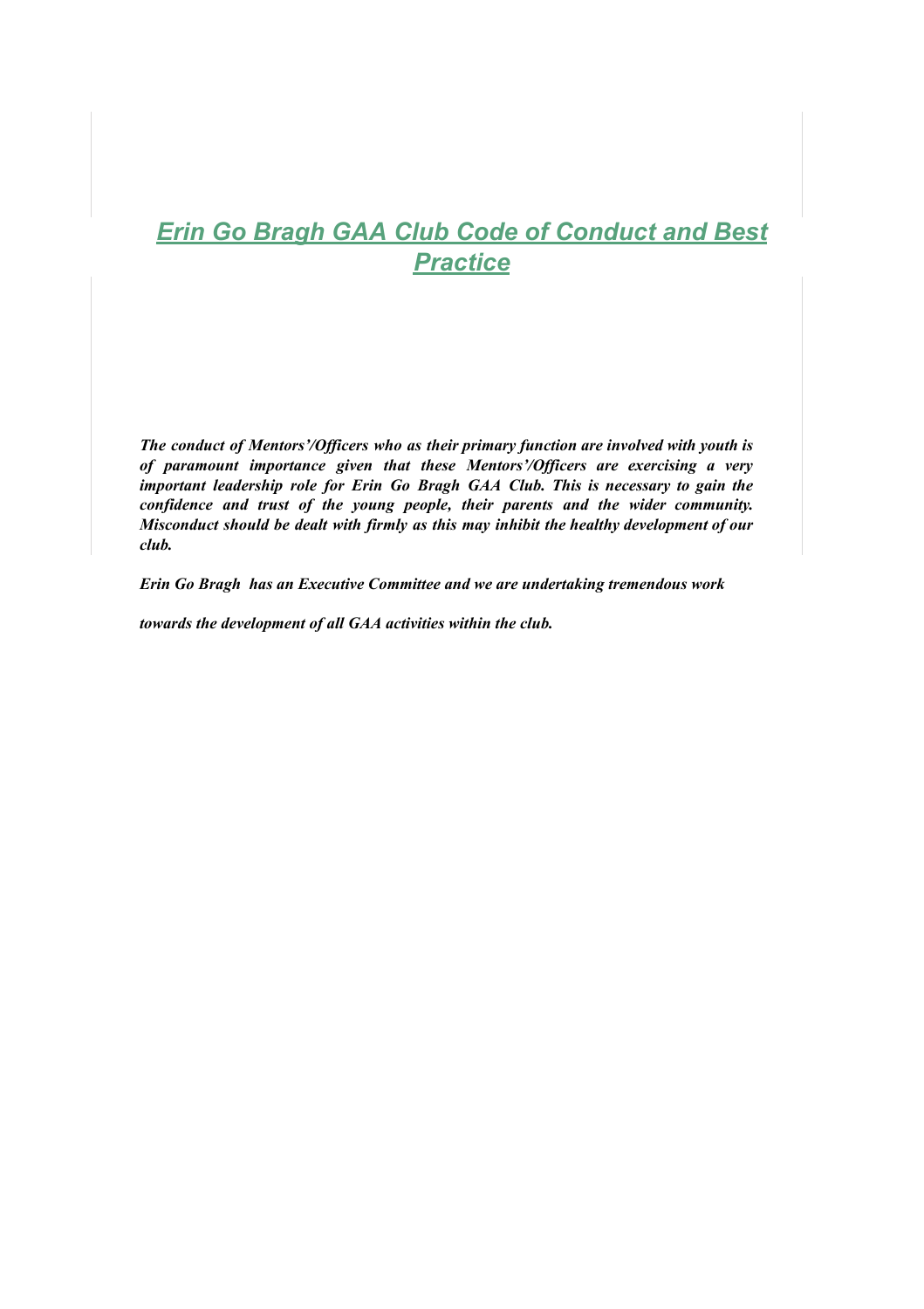#### **Introduction**

Erin Go Bragh GAA Club is fully committed to safeguarding the well being of its members and players. Every individual in the club should, at all times, show respect and understanding for their rights, safety and welfare, and conduct themselves in a way that reflects the principles of the club and the guidelines contained in the Code of Ethics and Good Practice for [Children's](https://www.athleticsireland.ie/downloads/other/code-of-ethics-for-children_soft.pdf) [Sport in Ireland.](https://www.athleticsireland.ie/downloads/other/code-of-ethics-for-children_soft.pdf)

Sport provides an excellent opportunity for children to learn new skills, become more confident and maximise their own unique potential. These benefits will increase through a positive and progressive approach to the involvement of children in sport that places the needs of the child first and winning and competition second. Winning and losing are an important part of sport but they must be kept in a healthy perspective.

### **Fair Play**

The principles of fair play should always be emphasised, and mentors should give clear guidelines regarding acceptable standards of behaviour. The importance of participation for each child, best effort and enjoyment rather than winning should be stressed. Children should be encouraged to win in an open and fair way. Behaviour which constitutes cheating in any form should be discouraged. The trust implicit in adult-child relationships in sport places a duty of care on all adults, voluntary or professional, to safeguard the health, safety and welfare of the child while engaged in their sporting activity. Adults must contribute to the creation of a positive sporting environment for young people.

### **Best Practice**

To ensure that best practice is being followed, Erin Go Bragh GAA Club will:

• Adopt and implement the Code of Ethics and Good Practice for Children's Sport in Ireland as an integral part of its policy on children in the club.

• Ensure that the Club Management Committee is elected or endorsed by registered club members at each AGM.

• Appoint a Children's Officer.

• Ensure best practice throughout the club by disseminating its code of conduct, including the disciplinary, complaints and appeals procedures in operation within the club to all its members. The club's code of conduct should also be posted in all facilities used by the club.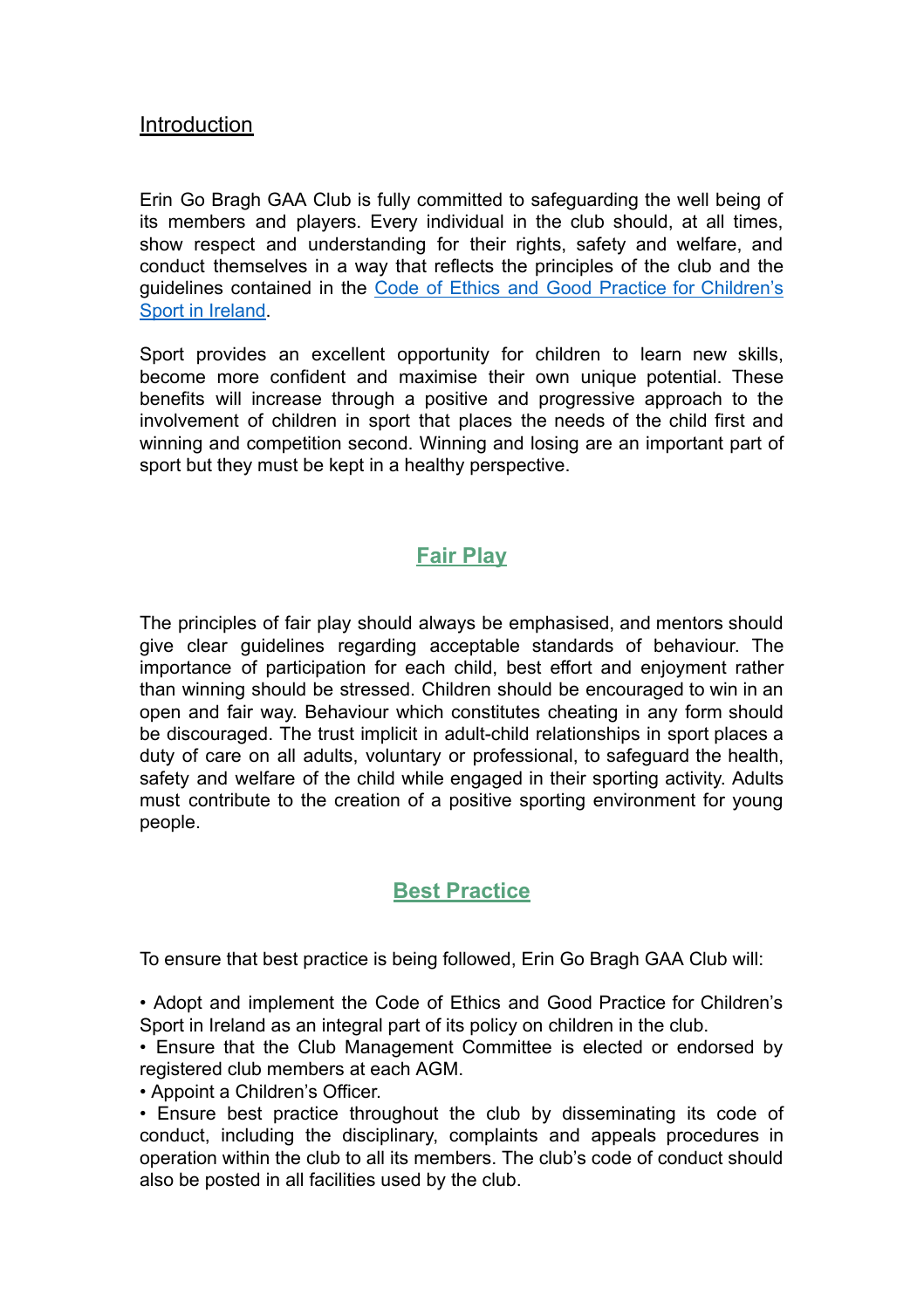• Develop effective procedures for responding to and recording accidents

• Ensure that all club members are given adequate notice of AGMs and other meetings.

• Ensure that all minutes of all meetings (AGM's/EGM's/Committee) are recorded and safely filed.

### **Safety**

The club will adopt the following practices in order to promote safety while participating in club activities:

- Activities being undertaken should be suitable for the ability, age, and experience of the participants.
- Equipment and facilities should meet the highest possible standards and be appropriate to the maturity of the participants.
- Where protective equipment is deemed necessary it should be used.
- First Aid should be available for all training sessions and events. There should be a proper First Aid Kit.
- First Aid should be a basic element of a coaching leadership course.
- Parents/guardians should be notified by the relevant coach of injuries/illness which their children incur while participating in a sporting activity.
- Umpires and referees should ensure that the conduct of the games conform to the standards set.
- Children should be taught the rules of the game and be encouraged to abide by them, keeping in mind that many rules are there for safety.
- Parents/guardians should know the starting and finishing times of sessions and events.

## **Discipline, Complaints and Appeals**

Discipline in sport should always be positive in focus, providing the structure and rules that allow participants to learn to set their own goals and strive for them. It should encourage young people to become more responsible for themselves and therefore more independent.

The main form of discipline should be positive reinforcement for effort. It should encourage the development of emotional and social skills as well as skills in sport. Children should be helped to become responsible about the decisions and choices they make within sport, particularly when they are likely to make a difference between playing fairly and unfairly. There should be no place for fighting, over-aggressive or dangerous behaviour in sport.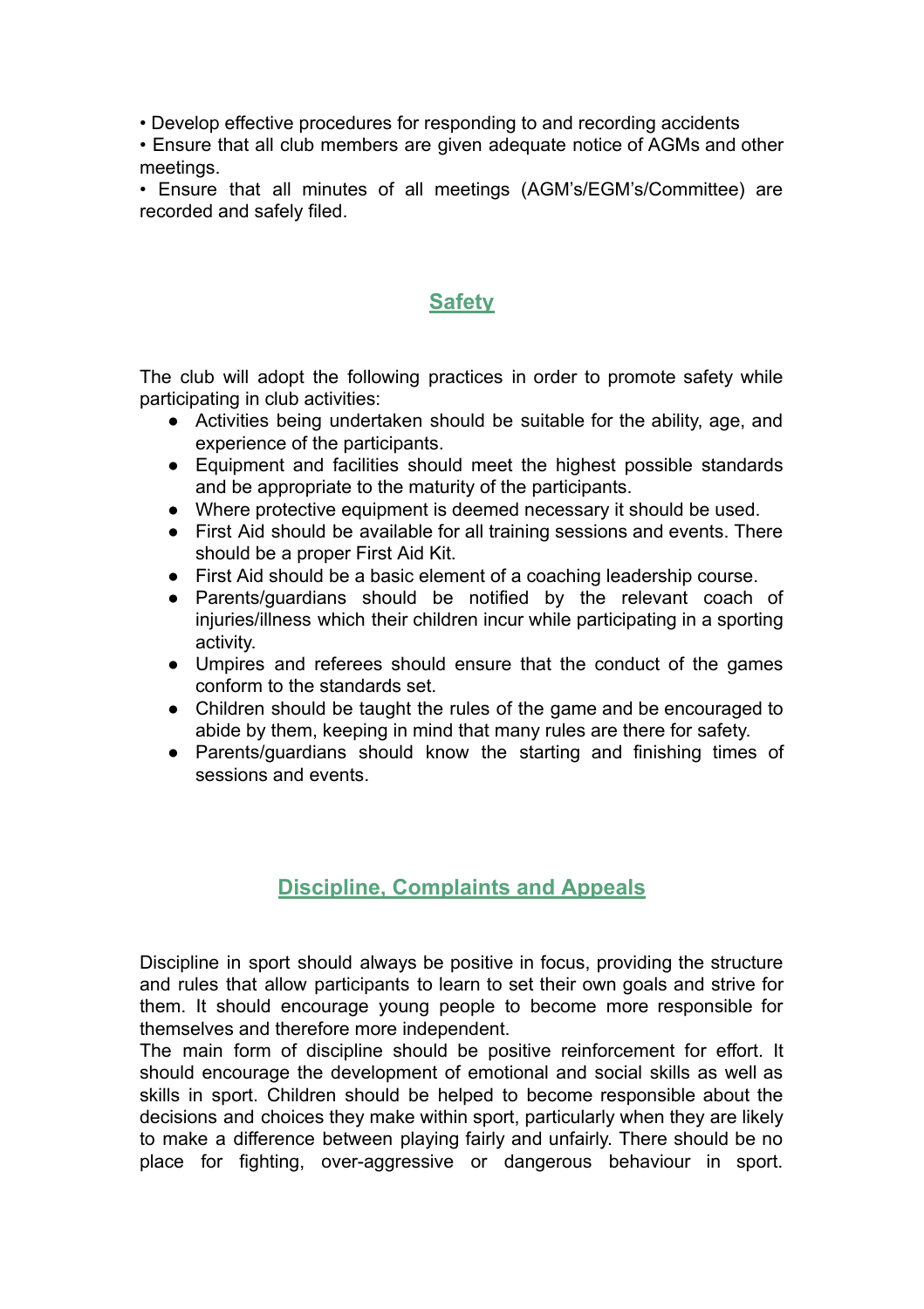Participants should treat others in a respectful manner. They should not interfere with, bully or take unfair advantage of others

### **Club Children's Officer**

The appointment of a Children's Officer is an essential element in the creation of a quality atmosphere within Erin Go Bragh Juvenile GAA Club. S/he will act as a resource for all members of the club with regard to children's issues. S/he will ensure that the children have a voice in the running of their club and can talk freely about their experiences in their sports activities. The Children's Officer will have access to the Club Executive Committee. S/he will have as her primary aim the establishment of a child centred ethos within the club. The Children's Officer will have the following functions:

• To promote awareness of the Code of Ethics and Good Practice for Children's Sport in Ireland within the club and particularly among the children and their parents/guardians. This could be achieved by the production of information leaflets, the establishment of children's/age-group specific notice boards and by regular information meetings for the children and their parents/guardians.

• To influence policy and practice within the club in order to prioritise children's needs.

• To provide an accessible resource to children.

• To see that children know how to make concerns known to appropriate adults or agencies. Information disclosed by a child to the Children's Officer or any other adult within the club should be dealt with in accordance with the Department of Health and Children's Guidelines Children First and the Department of Health and Social Services.

• To encourage the involvement of parents/guardians in the club activities and co-operate with parents/guardians in ensuring that each child enjoys his/her involvement in sport.

• To act as an advisory resource to Mentors' on best practice in children's sport.

• To report regularly to the Club Executive Committee

• To monitor changes in membership and follow up any unusual dropout, absenteeism or club transfers by children or mentors.

Children's Officers do not have the responsibility of investigating or validating child protection concerns within the club and have no counselling or therapeutic role. It is, however, possible that child protection concerns will be brought to the attention of the Children's Officer.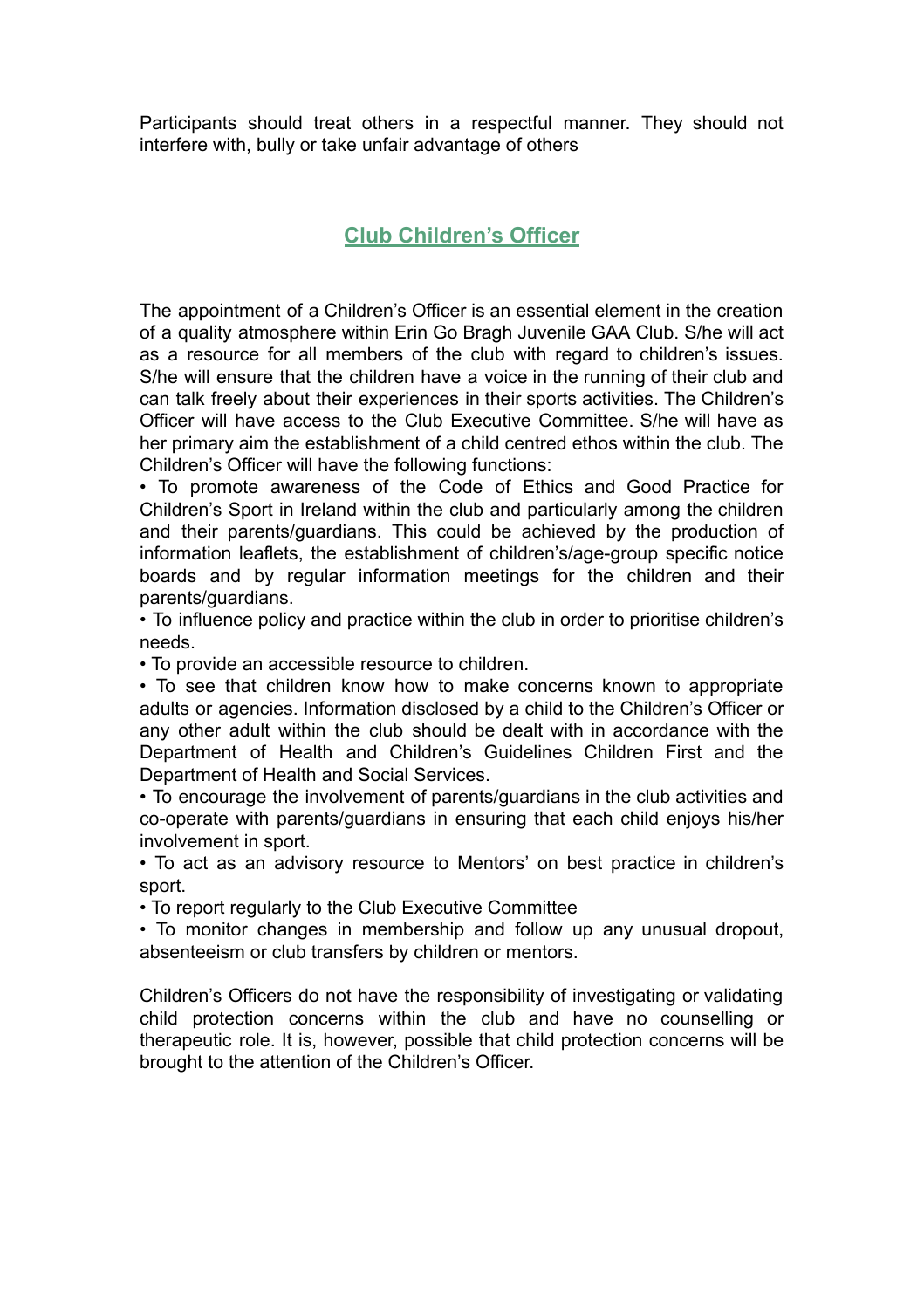#### Code of Conduct

## **Code of Conduct – Players**

- Always do your best, play fairly and have fun.
- Always shake hands before and after a match.
- Respect officials/referees and accept their decisions..
- Do not shout at or argue with the referee, officials, team mates or opponents.
- Bullying is totally unacceptable.
- Avoid using foul or abusive language.
- Always remember that football/hurling is a team game and encourage your fellow players.
- Respect your club and its property.

### **Code of Conduct – Mentors**

- Avoid physical or verbal abuse to either players or referees'.
- Avoid spending excessive amounts of time with children away from others.
- Avoid taking children to your home or taking children on journeys alone in your car.
- Coach by example and encourage sportsmanship and fair play on the field of play among juvenile players.
- Ensure that sufficient time and attention is given to less talented players.
- Try to ensure that training is an enjoyable experience for the players.
- Do not put too much emphasis on results.
- Avoid verbal exchanges with referees or opposing mentors / players.
- Avoid taking sessions alone.
- Do not rebuke a child for making a mistake, always encourage.

### **Code of Conduct – Parents**

- Always encourage and support your child in their sport.
- Be familiar with those mentors who are coaching your child.
- Behave responsibly on the sideline.
- Bring children to and from training on time.
- Encourage your child to play by the rules.
- Ensure your child has the proper training/playing gear and water.
- Support the coaches and help out wherever necessary.
- Ensure that your child is registered and paid-up .
- Respect the coaches' decisions and encourage your children to do the same.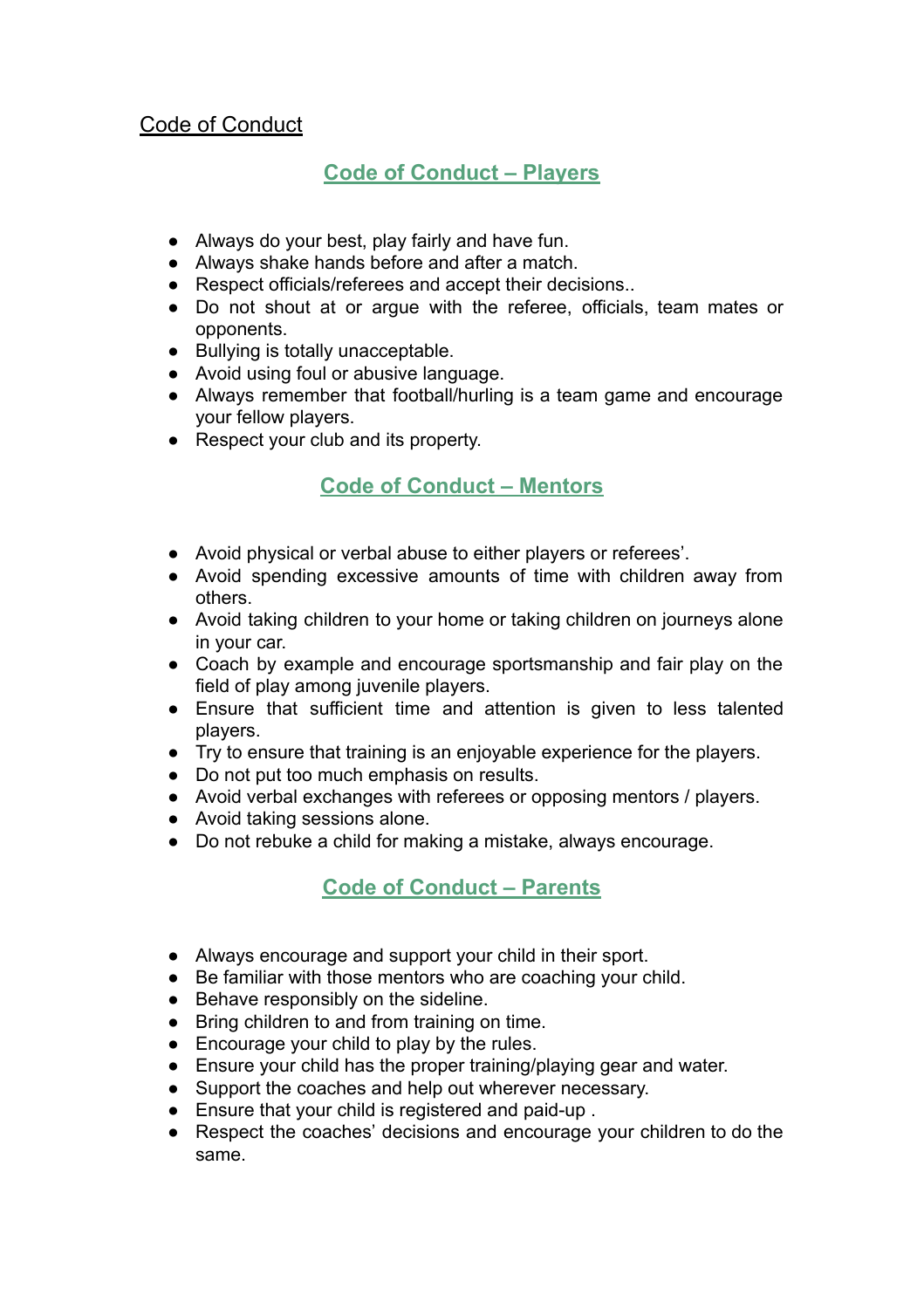• Show your support for your child/team by attending matches on a regular basis and assisting in the organisation of club activities.

#### Discipline Levels

The use of sanctions is an important element in the maintenance of discipline. Coaches have the authority to apply sanctions where deemed necessary, however, coaches should have a clear understanding of where and when particular sanctions are appropriate. The age and developmental stage of the child should be taken into consideration when using sanctions. The following steps are suggested:

## **Minor Offences**

- a warning should be given if a rule is broken, eg poor conduct.
- a sanction (for example, use of time out) should be applied if a rule is broken for a second time.
- if a rule is broken three or more times, the child should be spoken to, and if necessary, the parents/guardians should be informed.
- If the offences continue the coach can request that the player be suspended from training & matches for a defined period

### **Serious Offences**

Serious offences can be defined as:

- Continuous breaches of discipline.
- Refusal to carry out the instructions of the coach.
- Wilful damage to club property or that of visiting teams, or
- Bringing the club into disrepute through the player's actions during a training session, match or any event organised by the club.

In the event of such incidents occurring, the coach can ask the parent/guardian to collect their child from the training/match and suspend the player from playing or training for a defined period. The coach may also report the incident to the executive committee of Erin Go Bragh GAA Club if s/he deems it necessary. On receipt of any such complaint the executive committee or a sub-committee thereof will investigate the incident and recommend any further punishment deemed proportionate to the offence involved.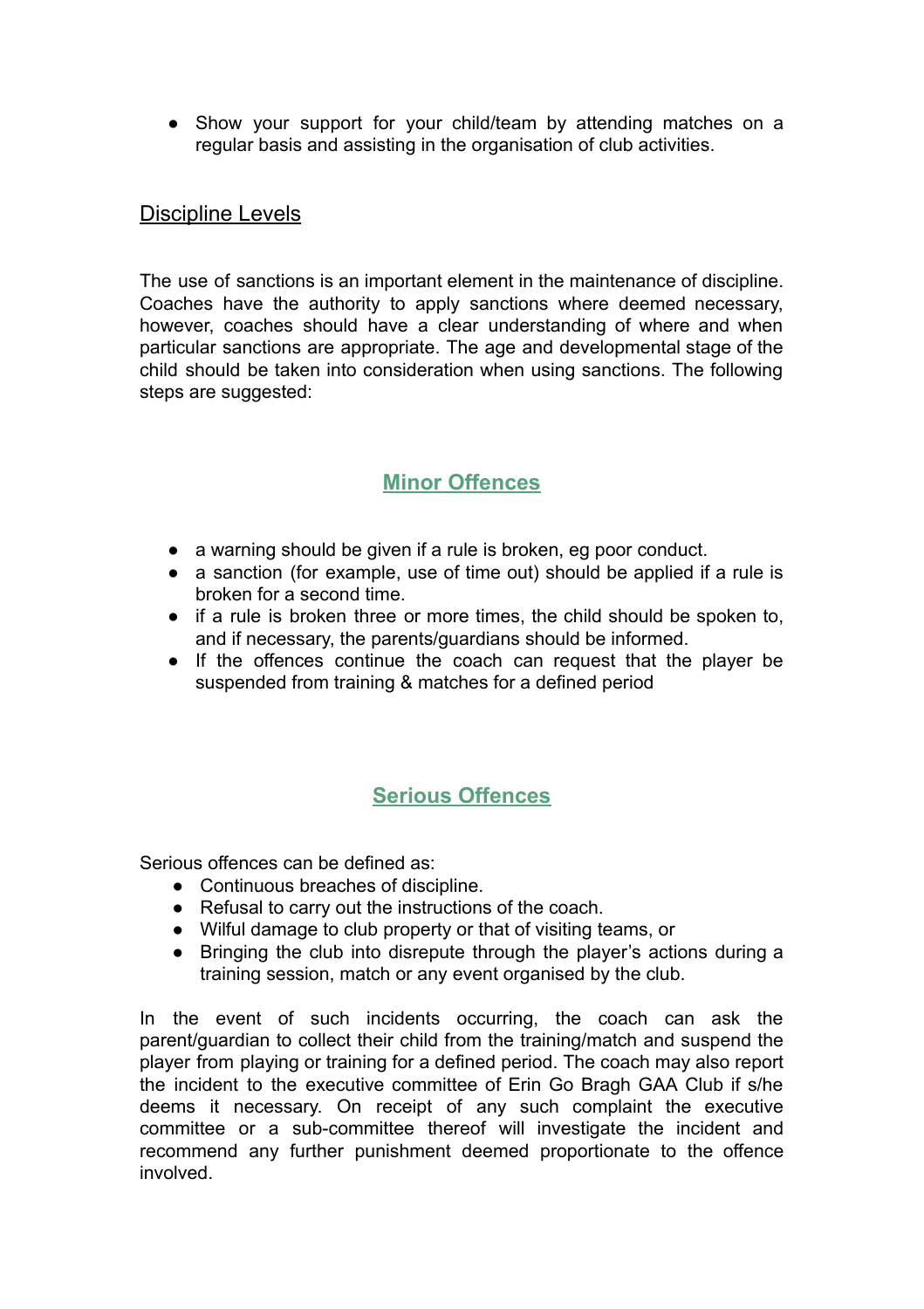### Code of Conduct for Mentors in charge of Ladies Football

- Mentors must act as a role model and promote the positive aspects of Ladies Gaelic Football and maintain the highest standards of personal conduct - your behaviour to players, other officials, and opponents will have an effect on the players in your care.
- Mentors should respect the rights, dignity and worth of every player and treat each player equally, regardless of ethnic origin, religion or ability.
- Encourage the development of respect for opponents, officials, selectors and other coaches and avoid criticism of mentors and officials.
- Avoid working alone at all times. Ensure there is adequate supervision for all activities. It is important to realise that certain situations or friendly actions could be misinterpreted by the participant or by outsiders.
- The use of drugs, alcohol and tobacco must be actively discouraged as being incompatible with a healthy approach to sporting activity. Mentors should avoid the use of alcohol, before coaching, during events and on trips with young players
- When travel/overnight stays are involved, the mentors traveling with child must sign a separate agreement. Parents and players will also be asked to sign permission forms in these instances

## **Dealing with female players**

- Be generous with praise and never ridicule or shout at players for making mistakes or for losing a game
- Remember that young players play for fun and enjoyment and that skill development and personal satisfaction have priority over highly structured competition. Never make winning the only objective - see Player Pathway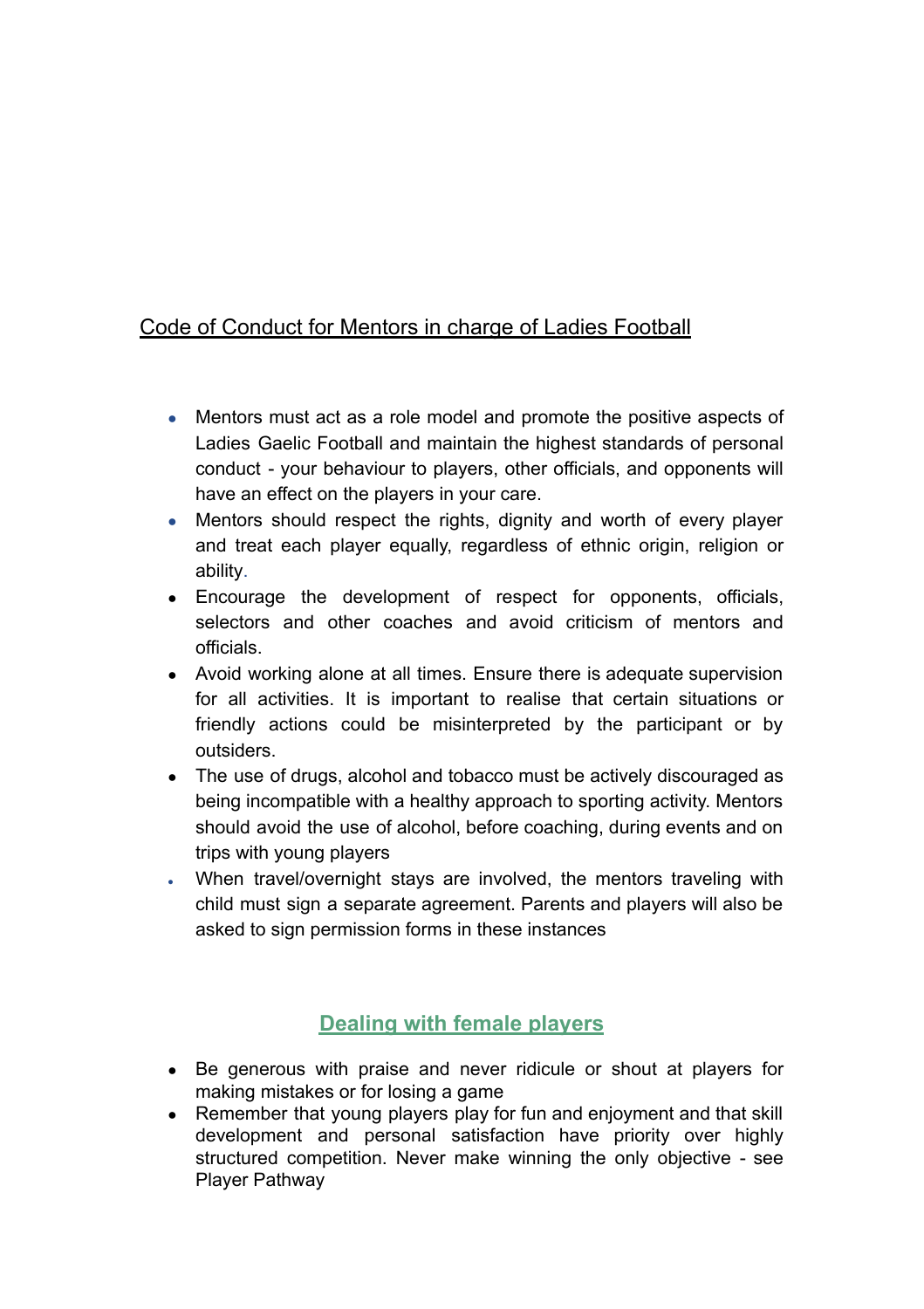- Set realistic goals for the players and do not pressurize young players
- Be careful to avoid the "star system". Each player deserves equal time and attention
- Care must be taken not to expose a player intentionally or unintentionally to embarrassment or disparagement by use of sarcastic or flippant remarks about the player or her family
- Physical punishment or physical force must never be used. Never punish a mistake - by verbal means, physical means, or exclusion
- Insist that players in your care respect the rules of the game. Insist on fair play and ensure players are aware you will not tolerate cheating or bullying behaviour
- All mentors should keep an attendance record of all training sessions and matches
- All mentors should ensure that parents are aware of training start and finishing times
- All parents should be encouraged to assist with training or to assist in dressing rooms
- All mentors should keep a brief record of injury(s) and action taken both during a training session and during a game. For convenience it is recommended that an injury report form is kept in the first aid bag at all times
- When young players are invited into adult groups/squads, it is advisable to get agreement from a parent/ carer. Boundaries of behaviour in adult groups are normally different from the boundaries that apply to junior groups/squads
- Mentors should communicate and co-operate with medical and ancillary practitioners in the diagnosis, treatment and management of their players' medical or related problems. Avoid giving advice of a personal or medical nature if you are not qualified to do so. Any information of a personal or medical nature must be kept strictly confidential unless the welfare of the player requires the passing on of this information
- Keep a brief record of problem/ action/ outcomes if behavioural problems arise

## **Relationship with female players**

- Mentors are responsible for setting and monitoring the boundaries between a working relationship and friendship with players. It is advisable for coaches not to involve young players in their personal life i.e. visits to coaches home or overnight stays
- When approached to take on a new player, ensure that any previous coach-student relationship has been ended by the student/others in a professional manner
- Mentors who become aware of a conflict between their obligation to their players and their obligation to the governing body must make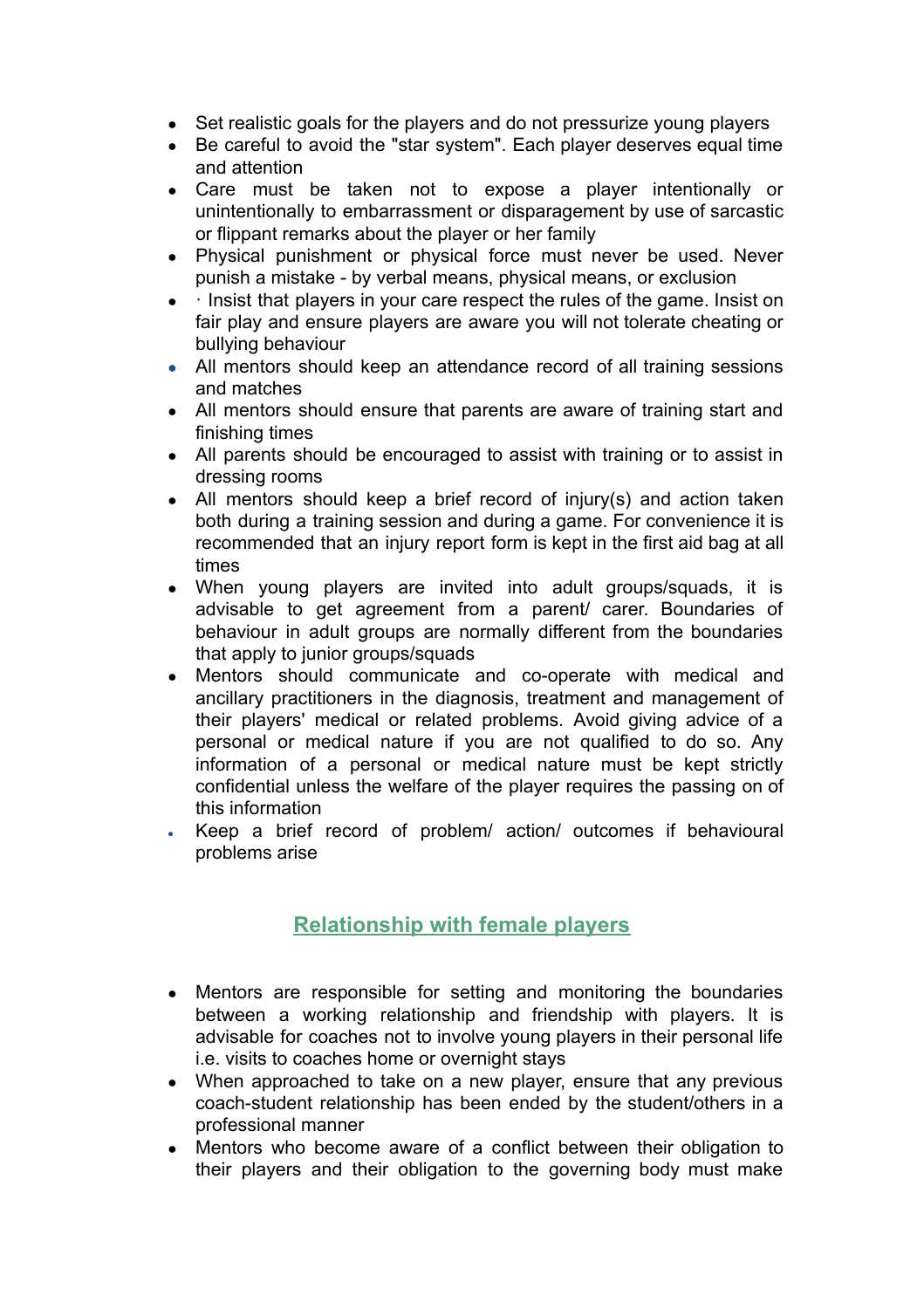explicit the nature of the conflict and the loyalties and responsibilities involved to all parties concerned

- The nature of the relationship between mentor and a player can often mean that a mentor will learn confidential information about a player or player's family. This information must be regarded as confidential and except where abuse is suspected, must not be divulged to a third party without the permission of the player/family
- Parents should always be informed when problems arise except in situations where informing parents may put the player at risk

### **Consequences of Improper Behaviour**

Team officials should realise the responsible role they assume within the club. Senior Officials of the club must ensure that such officials are aware of their responsibilities and what the consequences must be for improper behaviour.

There is a clear need to establish a set of procedures for dealing with incidents of misbehaviour by Team Officials. These could occur as a result of a report from a Match Official, Parent/Guardian, Young Person or another member of the Club. All such incidents need to be fully investigated by the club and assistance should be sought, if necessary, from the County Board.

#### **Clubs shall ensure that Officials in charge of Youth, Adult and Ladies teams foster and encourage a high level of sportsmanship among all their players.**

- Team Officials must encourage respect for Match Officials and this can best be done by their own behaviour towards such Officials.
- During competitive games, Team Officials must operate along the sideline area. Coaching from the end-line is strictly prohibited, as is encroachment onto the playing area.
- Bad, foul or abusive language shall not be tolerated from Team Officials and such Officials shall ensure that Youth in their charge also observe a strict code of practice in this regard.
- Team Officials shall ascertain (in so far as possible) any incidents of medical history of Youth under their care. This would be beneficial in the event of accidents.